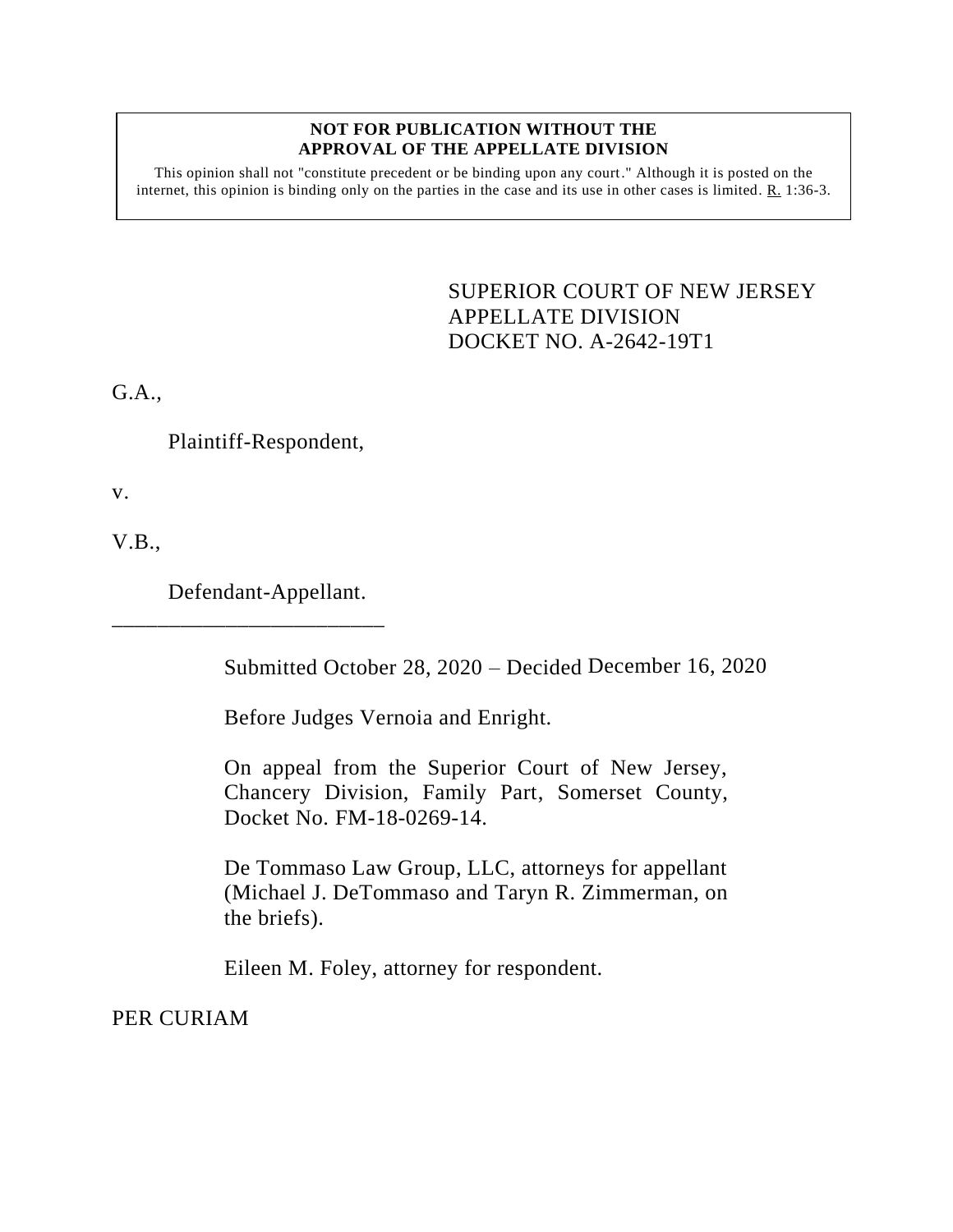In this post-judgment matrimonial matter, defendant V.B. appeals from a February 3, 2020 award of counsel fees in the sum of \$18,281.25 in favor of her former husband, plaintiff G.A. We affirm.

The parties were married in March 2007 and their son was born in May 2007. The parties divorced in March 2014 and their February 2014 marital settlement agreement (MSA) was incorporated into their judgment of divorce. Under the MSA, the parties agreed to share joint legal custody of their son, with physical custody to plaintiff. The MSA afforded defendant parenting time throughout the year, including summer visits from July 24th to August 31st.

After the parties divorced, defendant lived in Illinois, whereas plaintiff remained in New Jersey with the child. Pertinent to the instant appeal, paragraph twenty-eight of the parties' MSA provided:

> The Wife fully understands and recognizes that if she should violate the custody/parenting time arrangement and refuse to return the child to the State of New Jersey at the conclusion of her parenting time, thus forcing Husband to take legal action against Wife to return the minor child to Husband in the State of New Jersey, all future parenting time between Wife and the minor child will take place in the State of New Jersey in a supervised setting and Wife will no longer be entitled to remove the child from the State of New Jersey. Wife shall also be responsible to reimburse Husband all attorney's fees and costs associated with any legal action which Husband is required to take against Wife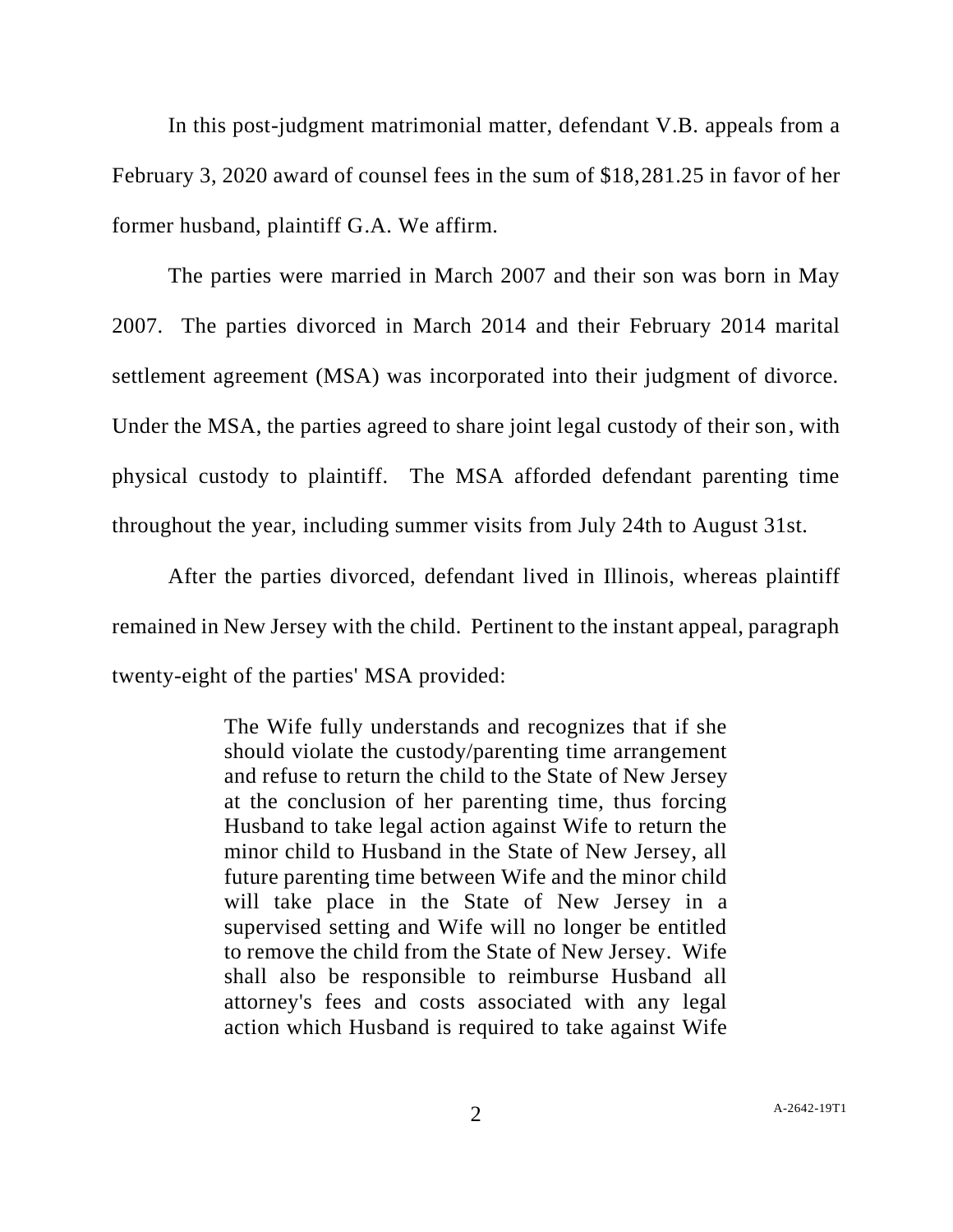to effectuate the return of his son to the State of New Jersey.

On or about August 21, 2019, while the parties' child was visiting defendant in Illinois, he told her plaintiff physically punished him. Specifically, the child claimed plaintiff slapped his face and pulled his ears when he received poor grades. Defendant reported these allegations, and the Illinois Department of Children and Family Services opened an investigation. Additionally, defendant lodged a report with the New Jersey Department of Child Protection and Permanency (Division), which also investigated the matter.

On August 30, 2019, defendant filed an emergency petition in Illinois, seeking temporary physical custody of the parties' son. She also filed an application to modify the parties' Judgment of Divorce. That same day, an Illinois court granted defendant temporary physical custody of the child. As of September 6, 2019, the child began his school year in Illinois.

On September 16, 2019, plaintiff filed an emergent petition in Illinois, contesting the state's exercise of emergency jurisdiction. Approximately two weeks later, defendant filed an application in New Jersey, asking that Illinois be permitted to assume jurisdiction over the parties' custody issues. On October 3, 2019, plaintiff filed an order to show cause in New Jersey to compel the child's return. The next day, a New Jersey Family Part judge conducted a testimonial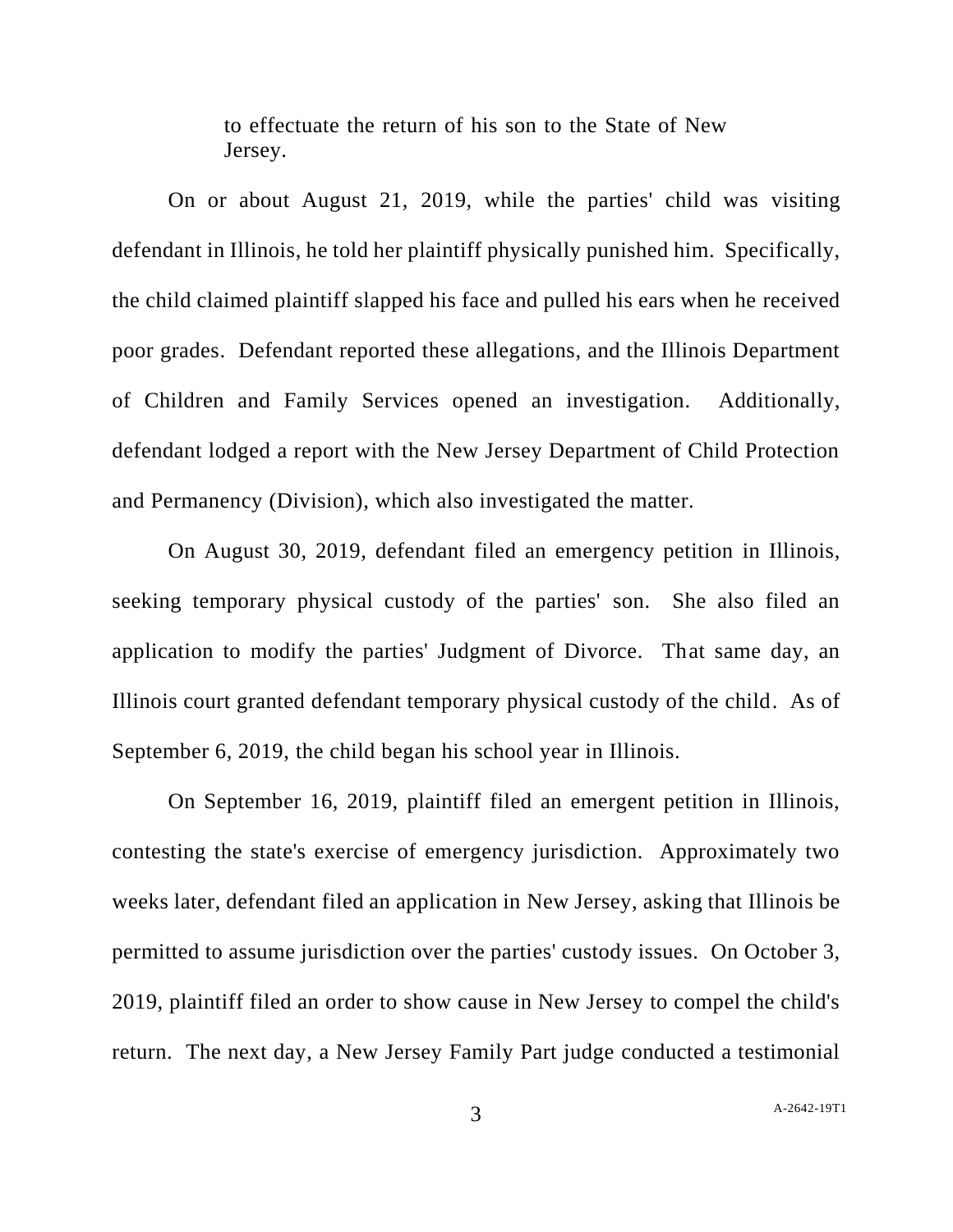hearing to decide whether New Jersey or Illinois had jurisdiction to address custody and parenting time issues. The judge determined New Jersey retained continuing exclusive jurisdiction over these issues. He also noted defendant waited "until the eve of [the child] being returned to New Jersey" before going to court in Illinois. The judge directed defendant to return the child to New Jersey by October 6, 2019, and ordered that plaintiff's parenting time be supervised by the child's grandmother pending further review. Defendant did not return the child to New Jersey by October 6.

On October 10, 2019, the judge in Illinois vacated the August 30 order of protection and directed defendant to return the child to New Jersey by October 12, 2019. He further ordered that New Jersey "shall retain exclusive jurisdiction in the matter of the minor child." The next day, the judge entered an order dismissing defendant's case in Illinois, "due to [the] lack of Illinois's jurisdiction." Defendant returned the child to New Jersey in compliance with the October 10 order. Days later, the Family Part judge in New Jersey interviewed the child, who repeated his allegations of corporal punishment against plaintiff. Ultimately, neither the Family Part judge, the Division nor the protective agency in Illinois determined the child was physically abused.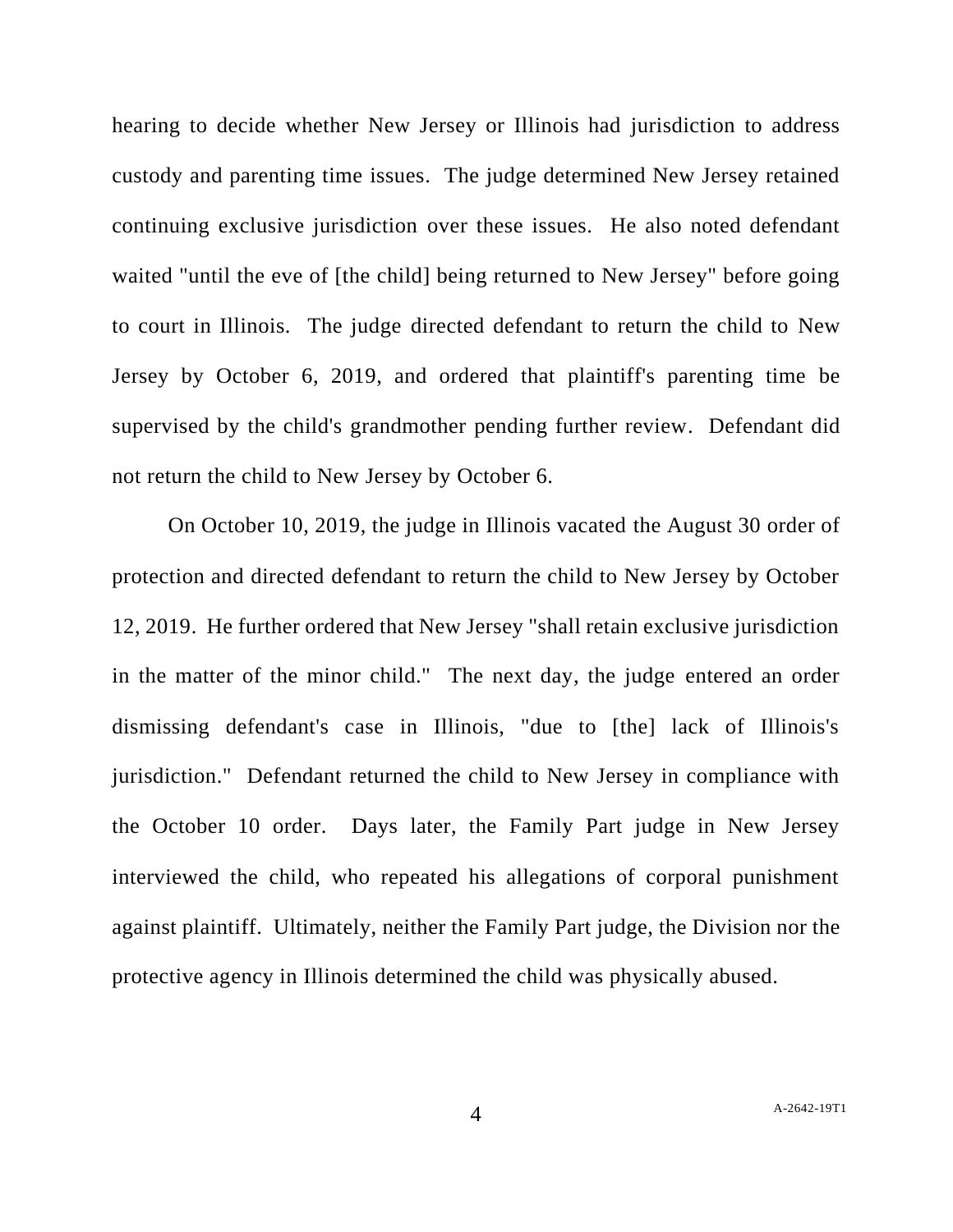Plaintiff filed a motion in New Jersey seeking reimbursement for the counsel fees he expended to secure the return of the parties' son to New Jersey. On December 20, 2019, the motion judge found defendant was in violation of plaintiff's rights "by refusing to return the child . . . to New Jersey on October 6, 2019, in direct violation of the court's order dated October 4, 2019." Also, on December 20, 2019, the judge enforced paragraph twenty-eight of the parties' MSA and granted plaintiff's motion for counsel fees, directing defendant "to pay all counsel fees and costs incurred by plaintiff in Illinois and New Jersey, for having to take legal action to obtain [a] court order to force the return of [the child] to plaintiff in New Jersey." The judge allowed plaintiff thirty days to submit an affidavit of services from his attorney. In the statement of reasons attached to his December 20 order, the judge found

> The MSA very clearly laid out what would happen if defendant refused to return [the child] to New Jersey upon the conclusion of her parenting time. Plaintiff was forced to expend counsel fees to enforce the MSA and to enforce this court's multiple orders. Defendant did not return [the child] until she was threatened with a bench warrant. This court does find that defendant willfully breached the MSA, ignored this court's orders, and is in violation of litigant's rights. Defendant shall pay the counsel fees that plaintiff expended to have [the child] returned to New Jersey.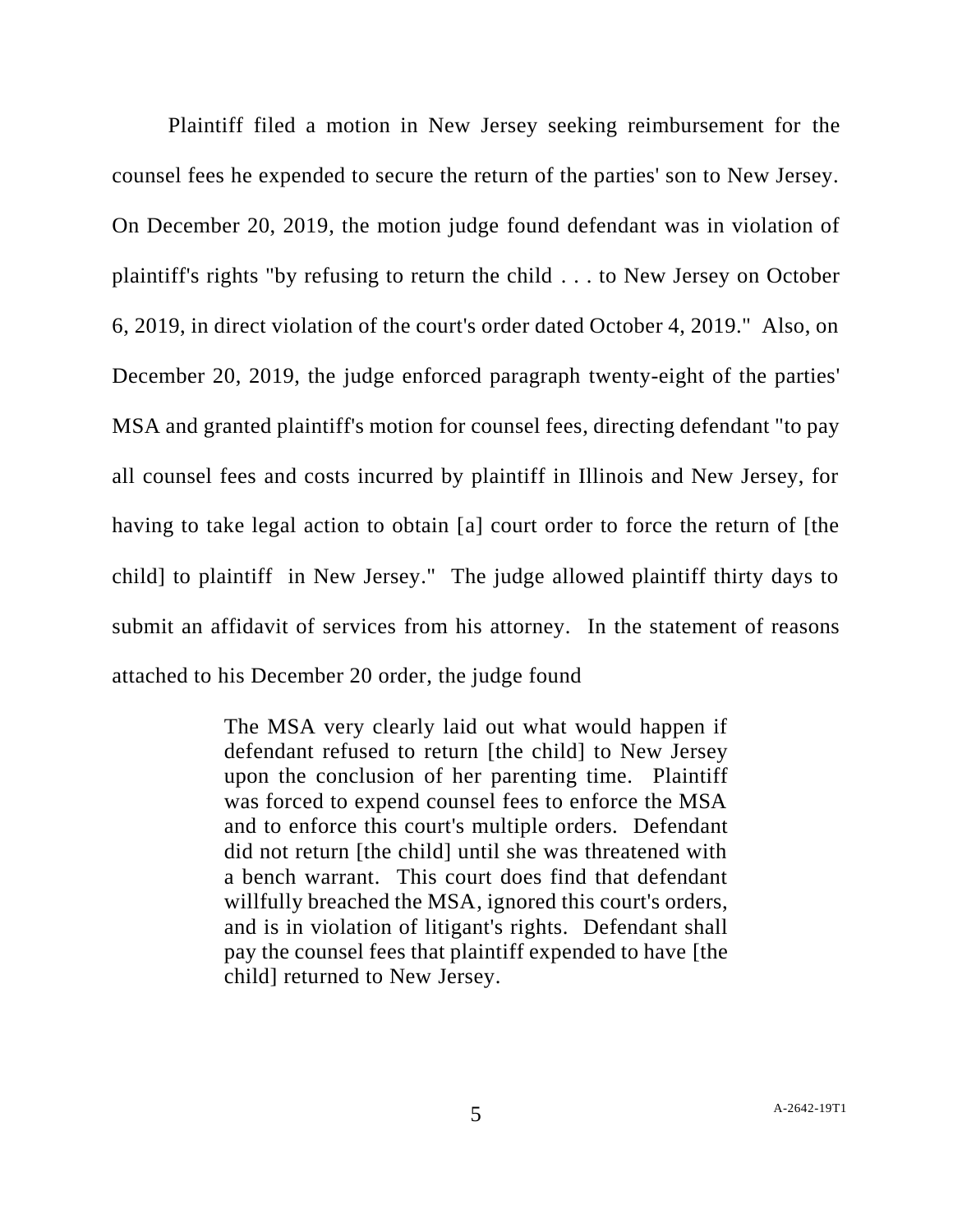On January 8, 2020, plaintiff's counsel emailed her affidavit of services to defendant's attorney. Defendant did not file any response to the affidavit. Accordingly, on February 3, 2020, the motion judge awarded plaintiff counsel fees and costs in the sum of \$18,281.25. The judge found that the hourly rate for, and the services rendered by, plaintiff's counsel were reasonable. Further, the judge determined "plaintiff proceeded in this litigation with reasonableness and good faith, and the defendant acted in bad faith, and . . . specifically failed to follow court orders. She was held in contempt in an order of December 20th of 2019." Further, the judge found "[t]his was the second time that [defendant] did not return [the child] at the end of her summer parenting time. Both in the past and . . . earlier last year, . . . actions had to be brought in both the Superior Court and in the State of Illinois." Additionally, the judge noted that as of February 3, 2020, he received no opposition to plaintiff's request for counsel fees, even though plaintiff's counsel emailed her affidavit of services to defendant's counsel on January 8, 2020.

On appeal, defendant argues the motion judge erred in awarding attorney fees and costs to the plaintiff because he relied solely upon the affidavit of services provided by plaintiff's counsel. She further contends an award of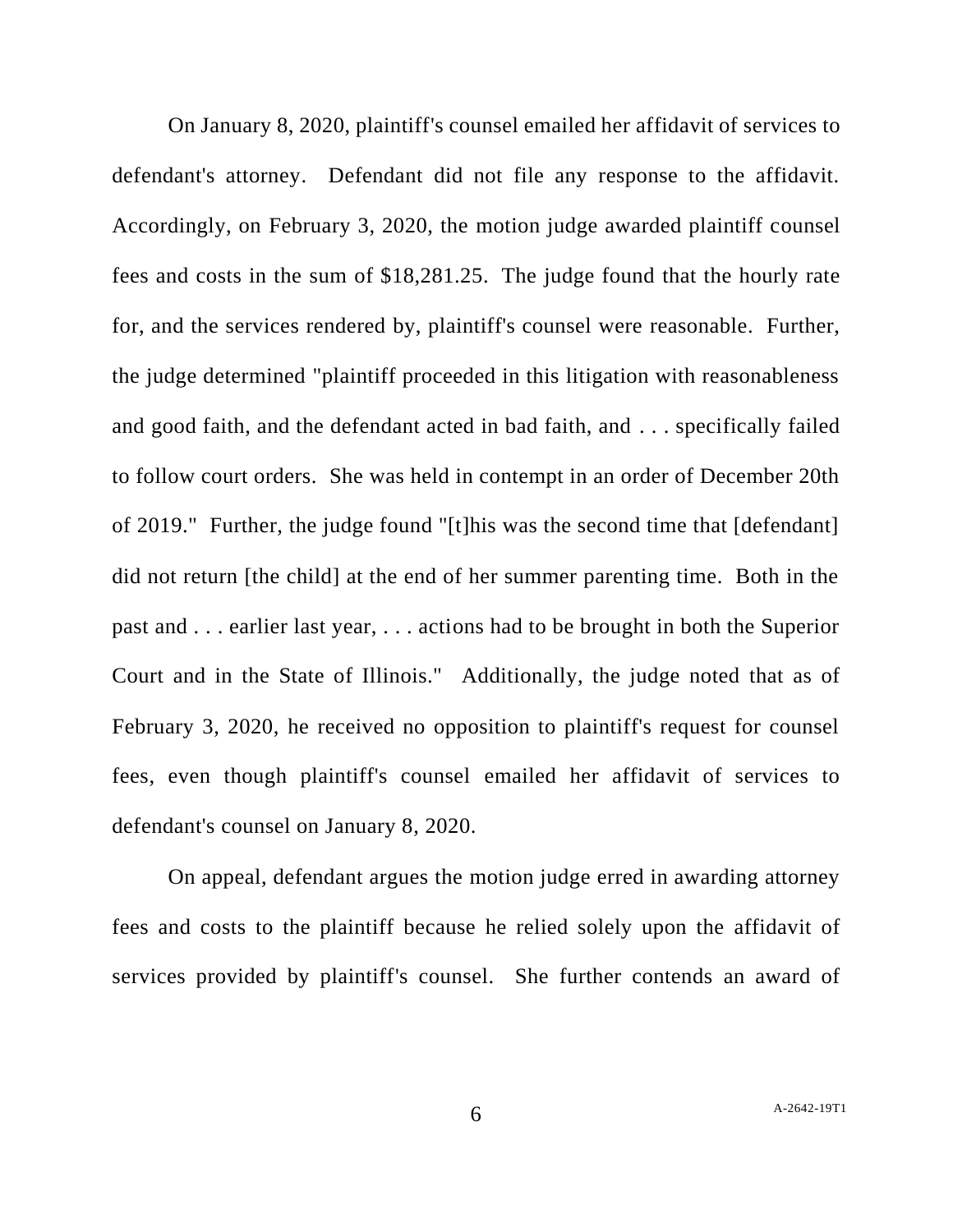counsel fees violates public policy since she was trying to protect her son and should not be penalized for her efforts. We are not persuaded.

We defer to family court fact findings "when supported by adequate, substantial, credible evidence." Fattore v. Fattore, 458 N.J. Super. 75, 83 (App. Div. 2019) (quoting Cesare v. Cesare, 154 N.J. 394, 411-12 (1998)). However, "[t]o the extent a trial court interprets the law and the legal consequences that flow from the established facts, we review its conclusions de novo." Motorworld, Inc. v. Benkendorf, 228 N.J. 311, 329 (2017).

Under Rule 5:3-5(c), a trial court has discretion to award counsel fees in matrimonial actions. Tannen v. Tannen, 416 N.J. Super. 248, 285 (App. Div. 2010) (citing Eaton v. Grau, 368 N.J. Super. 215, 225 (App. Div. 2004)). An award of counsel fees will be disturbed "only on the 'rarest occasion,' and then only because of clear abuse of discretion." Strahan v. Strahan, 402 N.J. Super. 298, 317 (App. Div. 2008) (quoting Rendine v. Pantzer, 141 N.J. 292, 317 (1995)). An abuse of discretion "arises when a decision is 'made without a rational explanation, inexplicably departed from established policies, or rested on an impermissible basis.'" Flagg v. Essex Cnty. Prosecutor, 171 N.J. 561, 571 (2002) (quoting Achacoso-Sanchez v. Immigr. & Naturalization Serv., 779 F.2d 1260, 1265 (7th Cir. 1985)).

7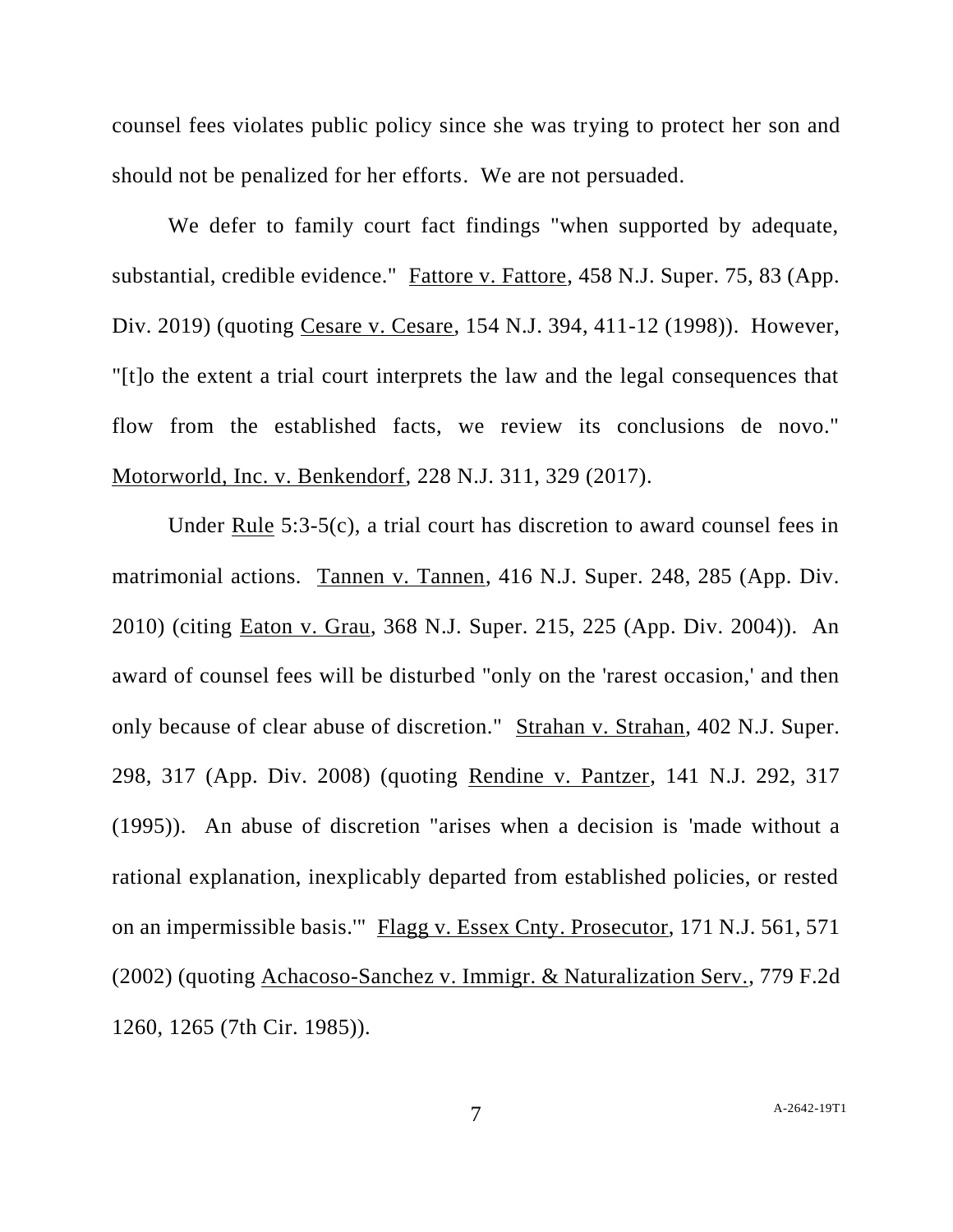There is a "'strong public policy favoring stability of arrangements' in matrimonial matters." Konzelman v. Konzelman, 158 N.J. 185, 193 (1999) (quoting Smith v. Smith, 72 N.J. 350, 360 (1977)). Matrimonial settlement agreements are "governed by basic contract principles," Quinn v. Quinn, 225 N.J. 34, 45 (2016), and "fair and definitive arrangements arrived at by mutual consent should not be unnecessarily or lightly disturbed," id. at 44 (quoting Konzelman, 158 N.J. at 193-94). Indeed, as we have previously observed, a trial court's failure to give effect to a counsel fee award provision in an MSA constitutes an abuse of discretion. See Strahan, 402 N.J. Super. at 317.

Guided by these principles, we perceive no basis to disturb the motion judge's award of counsel fees, particularly since the motion judge was fully familiar with this matter, having conducted the evidentiary hearing regarding jurisdiction in early October 2019, interviewed the child, and considered the parties' competing applications thereafter. Further, the judge specifically determined in his December 20, 2019 order that defendant was in violation of litigant's rights "by refusing to return the child . . . to New Jersey on October 6, 2019, in direct violation of the court's order dated October 4, 2019." The December 20, 2019 order was neither reconsidered nor appealed. Additionally, defendant's allegations of plaintiff's physical abuse of the parties' son were not